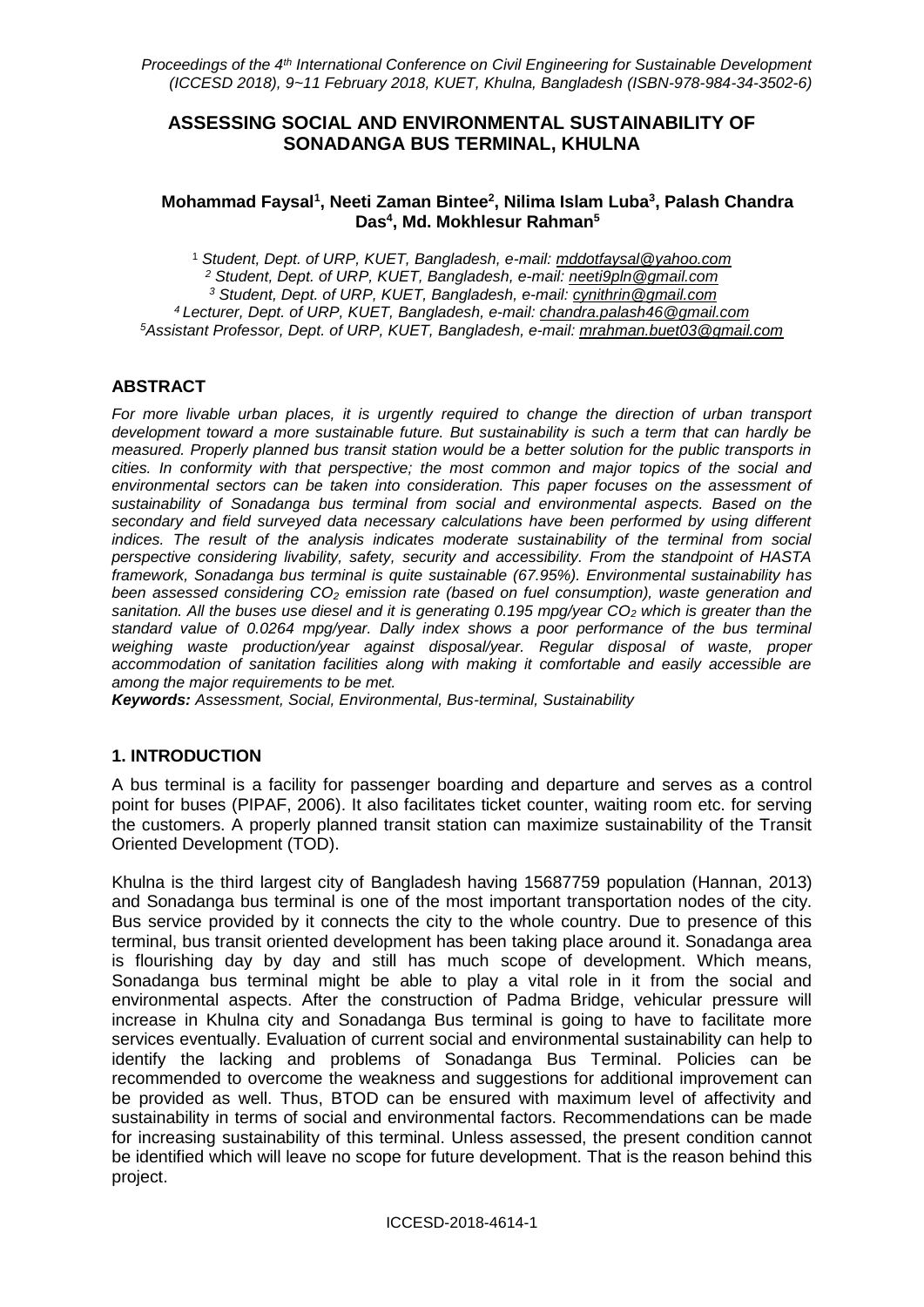# **2. LITERATURE REVIEW**

The term "Sustainability" can be defined as the living process where limited resources are used in a way so that living system can be embedded to thrive. It became a common language at the World's first Earth Summit in Rio in 1992. Besides, Sustainable developments refers to the development that meets the needs of the present without compromising the ability of future generations to meet their own needs (WCED, 1987). As the perspective of a sustainable urban transport system (i.e. Bus terminal) it requires strengthening various features of that system. It deals with the social, economic and environmental compatibilities in that specific system. The success of bus terminal sustainability depends on how it balance the needs of environmental, social and economic aspects effectively for a long term period with flexibility. So, it may be concluded that sustainable development stand by three important pillars which are economic, social and environmental development.

Different social and environmental indices are used to measure the effectiveness of bus terminal. Among them Customer Satisfaction Index (CSI) measures the social sustainability based on satisfaction score and relative importance score of the attributes (Eboli & Mazzulla, 2009). When the value is closer to 10, it means extreme level of socially sustainability. Environmental sustainability can be calculated through Dally index (comparing demand against supply) and TIGGER sustainability equation (Zhang & Vanasupa, 2009). When demand is greater than supply, it denotes unsustainability.

Through TIGGER (Transit Investments in Greenhouse Gas and Energy Reduction) Sustainability calculation,  $CO<sub>2</sub>$  emission rate can be calculated and comparison can be made with standard value of emission rate (Linnertz, 2009). Another weighted average index has been formulated applying the benchmark value of sustainability index. This is used for defining sustainability based on some social and environmental indicators such as  $CO<sub>2</sub>$ intensity, waste disposal etc. (Bosello et. al, 2011).

In 1993, Calthorpe shows that "Urban TOD" associated with rail stations and a "Neighborhood TOD" associated with bus stations (Calthorpe, 1993). So it can be said that bus terminal can be an effective way to gain sustainability to the zone. Creating economical activities, a bus terminal can create the economic growth and strengthen the economy. It may be added that, a well-functioning bus terminal can attract the community, institutions and industry nearby it. So the pressure on CBD is reduced and employment is decentralized which is important to gain sustainability. For example: 22% of workers in the 100 largest U. S. regions worked within three miles of their respective city centers. But the employment pressure has highly reduced from the CBD by introducing the Bus Transit Oriented Development (BTOD) (Guthrie, 2016).

In Surabaya city, Indonesia the growth rate of vehicles is quite high. To mitigate Green House Gas Effects (GHG) on climate change they used to TOD concept that integrating land use and transportation by creating area around the station. It is found that, trip characteristic in Surabaya was dominated by the private transports (Handayeni, 2014 ). After the shifting of station, travel behavior change to mode transit and non-motorized usage reduced the number of travel. Policy, institutional and legal aspect support is needed to make TOD successful in Surabaya.

In Italy, a new Customer Satisfaction Index is used for evaluating transit service quality which is based on customers' perspective (Eboli & Mazzulla, 2009). The methodology adopted in this research aims to obtain a concise indicator by considering different service aspects. The indicators can be calculated on the basis of judgments expressed by a numerical scale from 1 to 10. From the CSI calculation, it is found that services are about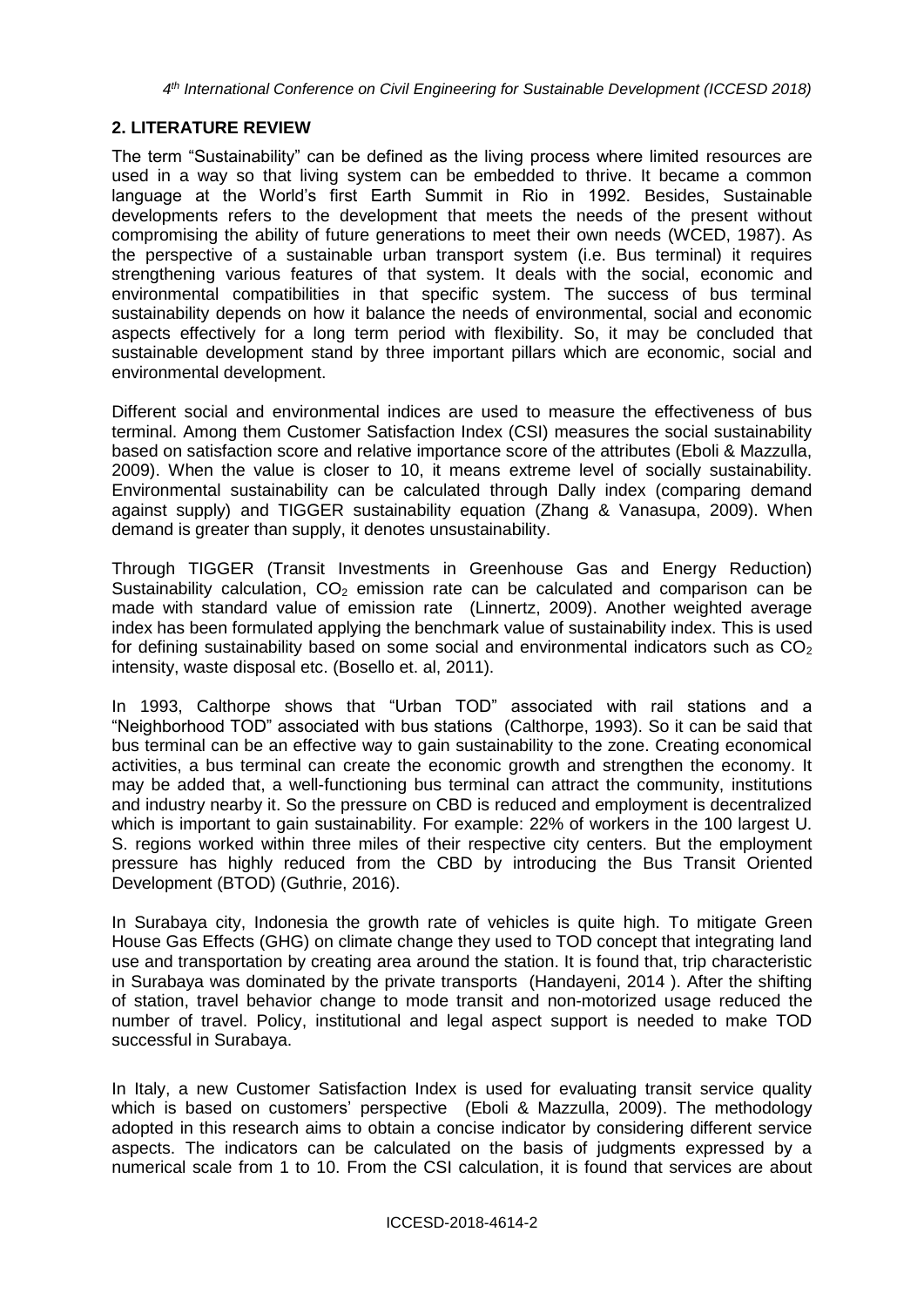73% successful in satisfying its customers. The attributes with the highest average satisfaction scores are because of ease of purchasing ticket, security against crime and personnel appearance.

### **3. METHODOLOGY**

This section initially briefs the present condition of Sonadanga Bus Terminal. Next the study procedure is explained in detail.

### **3.1 Study Area**

Sonadanga bus terminal is located in Sonadanga, Khulna. The area of this terminal is 12.5 Acres. It is 3.7 kilometers far from Dakbangla More. The terminal is accessible via three streets- M.A Bari Street, Masjid Saroni Road and Sonadanga Bypass Road. These roads crosses by Sonadanga Bus Terminal. Surrounding lands are mainly residential in type. Mixed land use (residential and commercial) characteristics and natural water body exist surrounding the terminal.



Figure 1: Land-use map of Study Area; the map has been prepared by author (2017)

# **3.2 Survey Method**

The study has been conducted by a group of seven members and focused group of discussions. At first after gathering the conceptual knowledge it had been conducted by means of questionnaire survey and field observation. Probabilistic random sampling has been atopted as sampling method. Sample size for the study has been 117 which has been determined with a z value 1.96 at confidence interval (c) 9.8% by the formula (1) where p is "%" of picking a choice (Freedman et. al, 1997).

$$
SS = (z^2 \times p \times (1 - p)) \div c^2
$$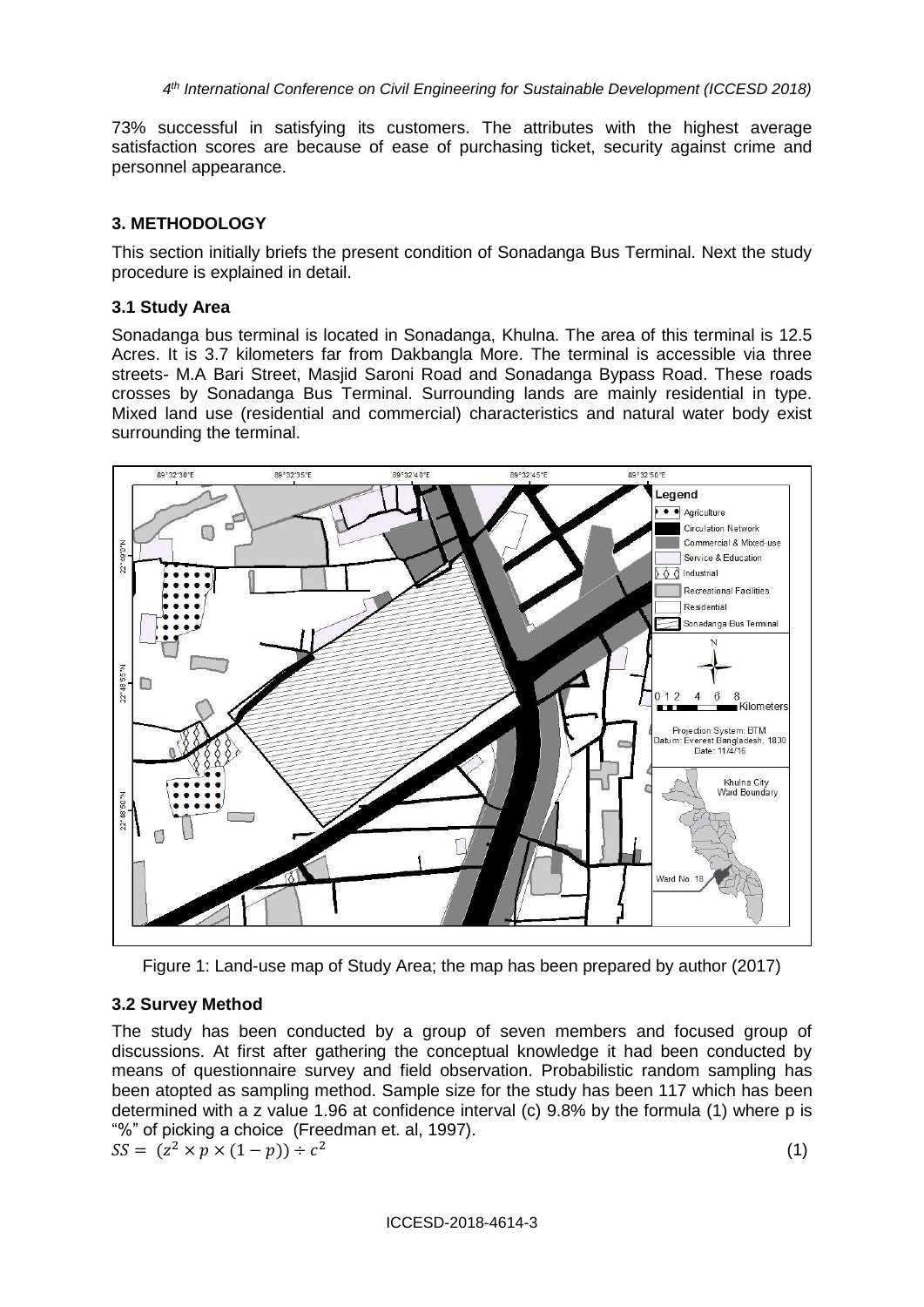Secondary data have been collected using satellite image and GIS software. The collected data have been manipulated and necessary cross tabulation also been done for making the relationships among them and finding the index's values.

| Value | <b>Indicator</b>                                                                  | Value | <b>Indicator</b>                                                 |
|-------|-----------------------------------------------------------------------------------|-------|------------------------------------------------------------------|
|       | Extremely unsustainable situation                                                 | 0.50  | a discrete level of sustainability,<br>but still far from target |
| 0.25  | indicator is still not sustainable but not<br>as severely as in the previous case | 0.75  | satisfactory level in the<br>sustainability, yet not on target   |
|       |                                                                                   |       | target level, fully sustainable                                  |

#### Table 1: Benchmark Value for Sustainibility

*Source:* Bosello et. al, 2011

To determine social sustainability, customer satisfaction index has been calculated through the formula (2) (Eboli & Mazzulla, 2009),

 $CSI = \sum_{k=1}^{n} [s_{k}^{*}, w_{k}]$  (2) Here,  $s_{\vec{k}}$  the mean of the satisfaction rate of user k attribute and  $w_k$  is a weight of k attribute calculated on the basis of the importance rates expressed by users. If the positive response for the taken attributes are greater than 50% in HASTA Indicator Framework, it indicates social sustainability. Environmental Sustainability has been calculated through demand against supply perspective, the score has been derived from the following formula (3) (Zhang & Vanasupa, 2009)-

*{(Demand/year)* ≤ *(Available supply/year)}* (3)

Fuel consumption, produced garbage, existing sanitations facilities etc. have been used as demand side indicators.

| Social<br><b>Sub indicators</b><br>Value |             |                            | <b>Environment</b>                         |                                                     |  |  |
|------------------------------------------|-------------|----------------------------|--------------------------------------------|-----------------------------------------------------|--|--|
|                                          |             | <b>Sub indicator Value</b> |                                            | <b>Weighted transformation</b>                      |  |  |
| Worst (0)                                | Worst $(0)$ | Worst $(0)$                | Worst (0)                                  | Extremely unsustainable situation (0)               |  |  |
| Worst (0)                                | Best $(1)$  | Moderate<br>(0.5)          | Sustainable but<br>not on target<br>(0.75) | discrete level of sustainability<br>(0.5<0.56>0.75) |  |  |
|                                          |             |                            |                                            | Source: Bosello et. al, 2011                        |  |  |

Table 2: Evaluations and Weighted Transformation

Through TIGGER Sustainability Calculation, diesel consumption (mpg) has been calculated by the following equation-

*Diesel used annually= Annual Shuttle Miles mile per gallon* (3)

The unit here is gallon per year. Only diesel consumption has been considered as all buses use it as for fuel. Produced tons of  $CO<sub>2</sub>$  emissions has been compared with standard value 0.0264 mpg (Carbon Independent, 2015). Applying FSI index, social and environmental subindicators have been converted into a common benchmark value (Table 1). Finally through evaluations and Mobius transformation method, result is simplified (Table 2).

# **4. ANALYSIS AND INTERPRETATION**

The analysis has been concluded based on the data of the survey conveyed upon 117 user and field observations where 13% are female and most of the respondents are working age people. Among the survey people, 37% has an age ranging between 30 and 44. Around 47% of the respondents have an income below 10000 BDT.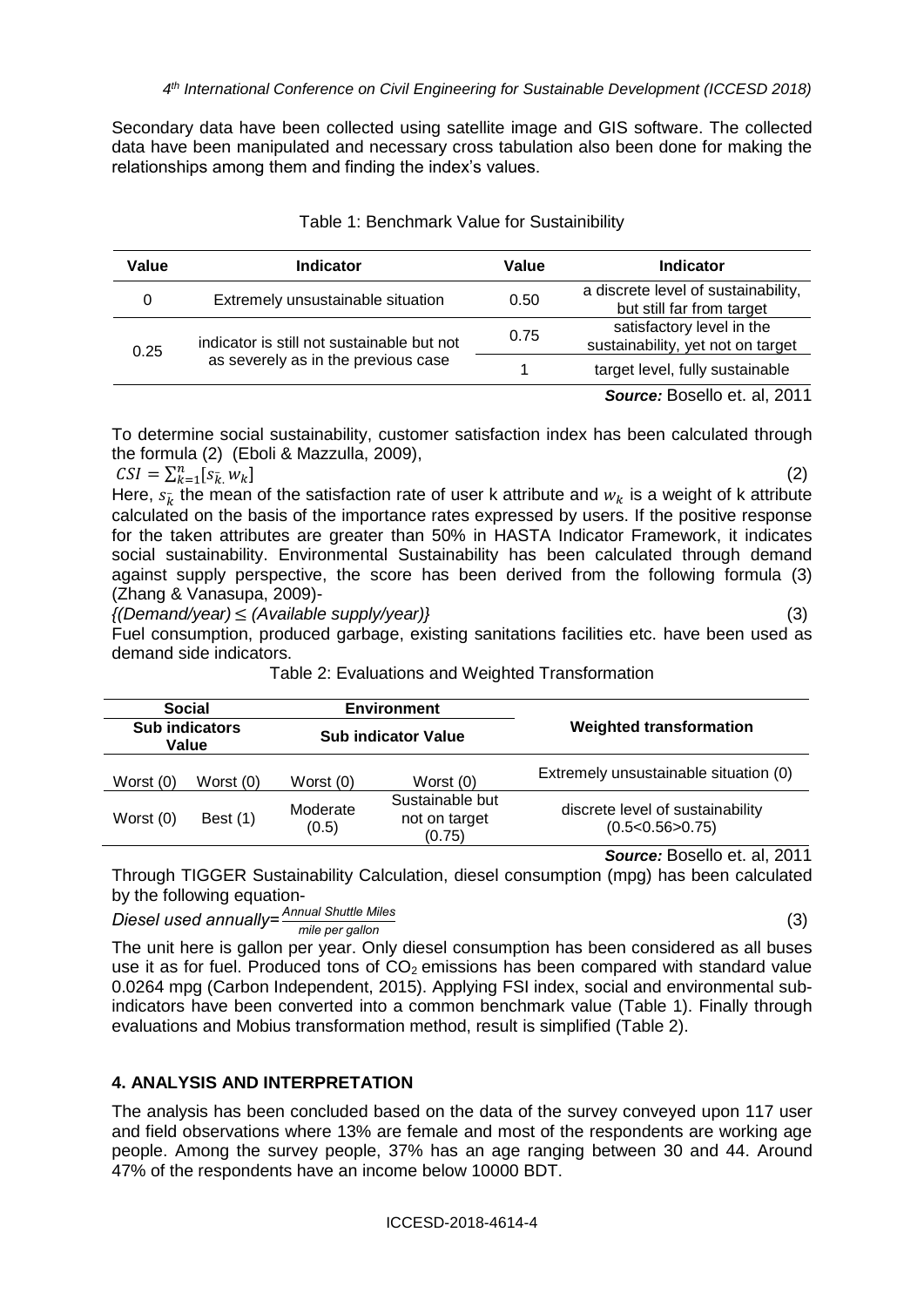*4 th International Conference on Civil Engineering for Sustainable Development (ICCESD 2018)*



# **4.1 Social Condition**

Social sustainability has been assessed in terms of accessibility, safety, security, availability of facilities etc.

### **4.1.1 Congestion**

Due to parking of buses on the roadway for boarding purpose, on an average 3.1m (Arasana & Arkatkar, 2011) effective road width reduces. It gives rise to congestion adjacent to the intersection which hampers social sustainability.

### **4.1.2 Washroom Facility**

Generally, 420 passengers are to be accommodated by the terminal each hour. It is required to have 5 washrooms per 1000 female, 4 washroom and urinals per 1000 male (CED24, 2010). Sonadanga Bus Terminal has two for women and two for men only which are unhygienic as well. 82% of the users are dissatisfied with sanitation facility. This inefficiency to facilitate indicated lack of social sustainability.

### **4.1.3 User Satisfaction**

It can be observed from Figure 2 that above 80% users feel satisfied the availability and ticket price. However, most user are dissatisfied with the existing toilet facility. Their opinion expressed moderate satisfaction for the other facilities.

Figure 3 suggests that most users feel safe in the terminal and most have never faced an accident in the arena and neither harassment. The matter of concern is, though six security guards are being appointed, they are not found to be actively maintaining their duty. So, most of the respondents considers the security level is moderate (59%). When the waiting room is not sufficient for the passengers, they are bound to wait outside which makes them more prone to harassment. This idea has been adopted as the working hypothesis and it has been accepted with 0.014 significance level from the chi-square test

# **4.1.4 Unpleasant Situations**

Often unpleasant situation occurs in the bus terminal and quarrel between passenger and driver or helper breaks out. Such has an occurrence rate of 79% which hampers social sustainability.

# **4.1.5 Customer Satisfaction Index (CSI)**

For assessing customer satisfaction index, ten major attributes are considered. The lowest satisfaction score has been derived for air pollution (2.41) and the attribute (Harassment) with the highest satisfaction score is 9.06 which contributes to the overall weighted score. Waiting room has been rated as the most important attribute (9.5) followed by air pollution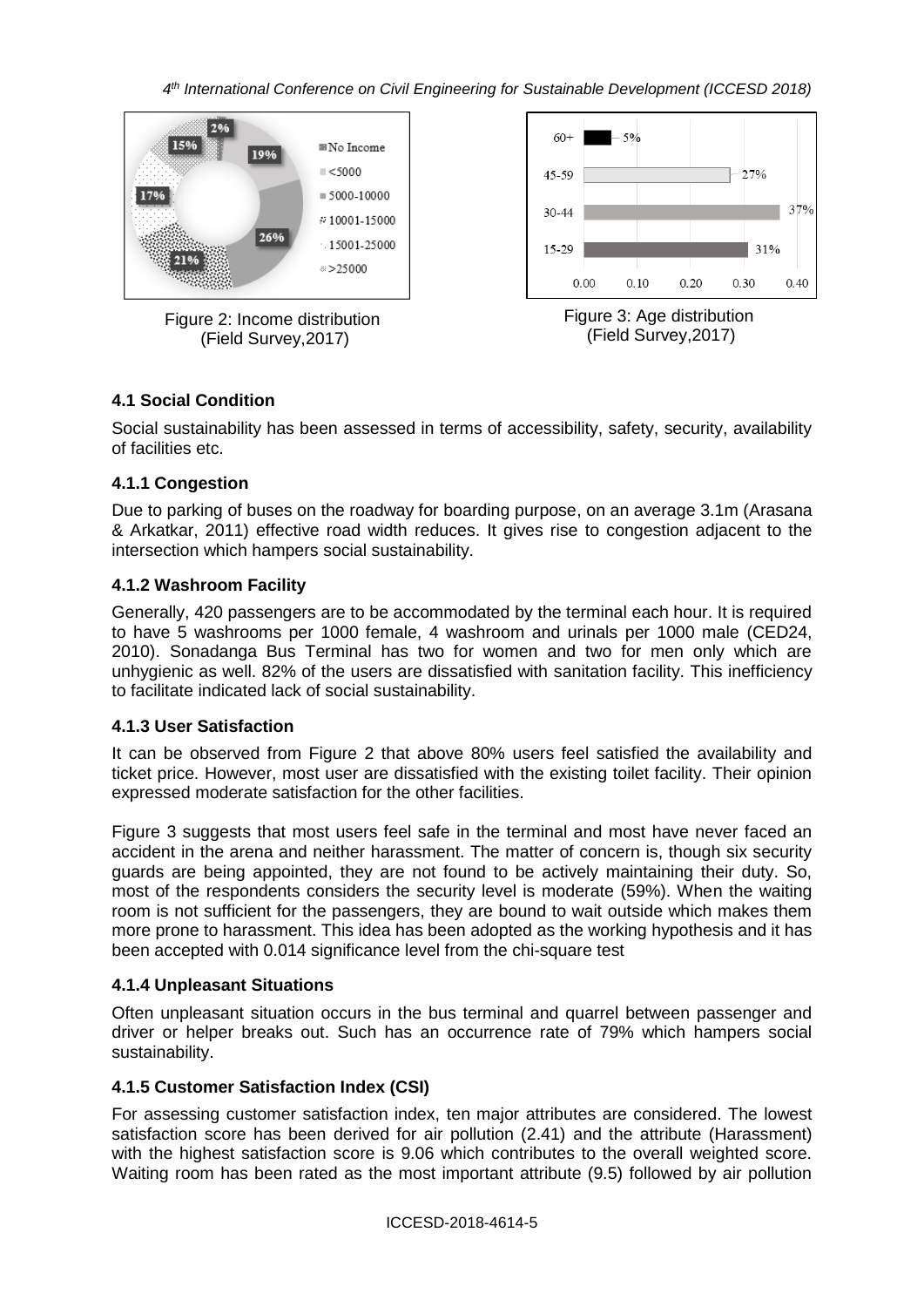(9). Finally the value of CSI has been determined as 5.33 out of 10 and so, it can be interpreted that Sondanga Bus Terminal is 53.3% successful for being socially sustainable (Eboli & Mazzulla, 2009).



Figure 4: User Satisfaction about Facilities Figure 5: User Opinion about Safety and



(Survey, 2017) Security (Survey, 2017)

| <b>Attributes</b>  | <b>Satisfaction</b><br><b>Score</b> | Importance<br><b>Score</b> | Importance<br>Weight | <b>Weighted Score</b><br>(CSI) |
|--------------------|-------------------------------------|----------------------------|----------------------|--------------------------------|
| Air pollution      | 2.41                                | 9                          | 0.11                 | 0.26                           |
| Harassment         | 9.06                                | 8                          | 0.1                  | 0.88                           |
| Waiting room       | 3.92                                | 9.5                        | 0.12                 | 0.45                           |
| <b>ATM Service</b> | 2.07                                | 7.5                        | 0.09                 | 0.19                           |
| Restaurant         | 5.45                                | 7.5                        | 0.09                 | 0.5                            |
| Parking            | 6.74                                | 8                          | 0.1                  | 0.66                           |
| Luggage carrying   | 6.53                                | 8                          | 0.1                  | 0.64                           |
| Control system     | 3.92                                | 8                          | 0.1                  | 0.38                           |
| Purchase ticket    | 6.91                                | 8.5                        | 0.1                  | 0.72                           |
| Accessibility      | 6.65                                | 8                          | 0.1                  | 0.65                           |
| Total              |                                     | 82                         |                      | 5.33                           |
|                    |                                     |                            |                      | Source: (Field Survey, 2017)   |

| Table 3: Customer Satisfaction Index for Different attributes |  |
|---------------------------------------------------------------|--|
|---------------------------------------------------------------|--|

### **4.1.6 HASTA Indicator Framework**

The percentage of positive responds of relevant indicators have been used in this index. With respect to livability, safety and security and accessibility, social sustainability score has been determined to be 67.95%. This indicates that the terminal is moderately sustainable. However, it is unsustainable to a noticeable degree in terms of livability (39.03%) (Olofsson *et. al.*, 2011).

### **4.2 Environmental Condition**

The environmental sustainability of Sonadanga bus terminal has been identified using air pollution, waste disposal, fuel consumption indicators.

### **4.2.1 Waste Disposal**

Only 18% of the user finds the environment of Sonadanga Bus Terminal tolerable. A majority of 78% user identified it as an unhealthy spot. This represents that most of the respondents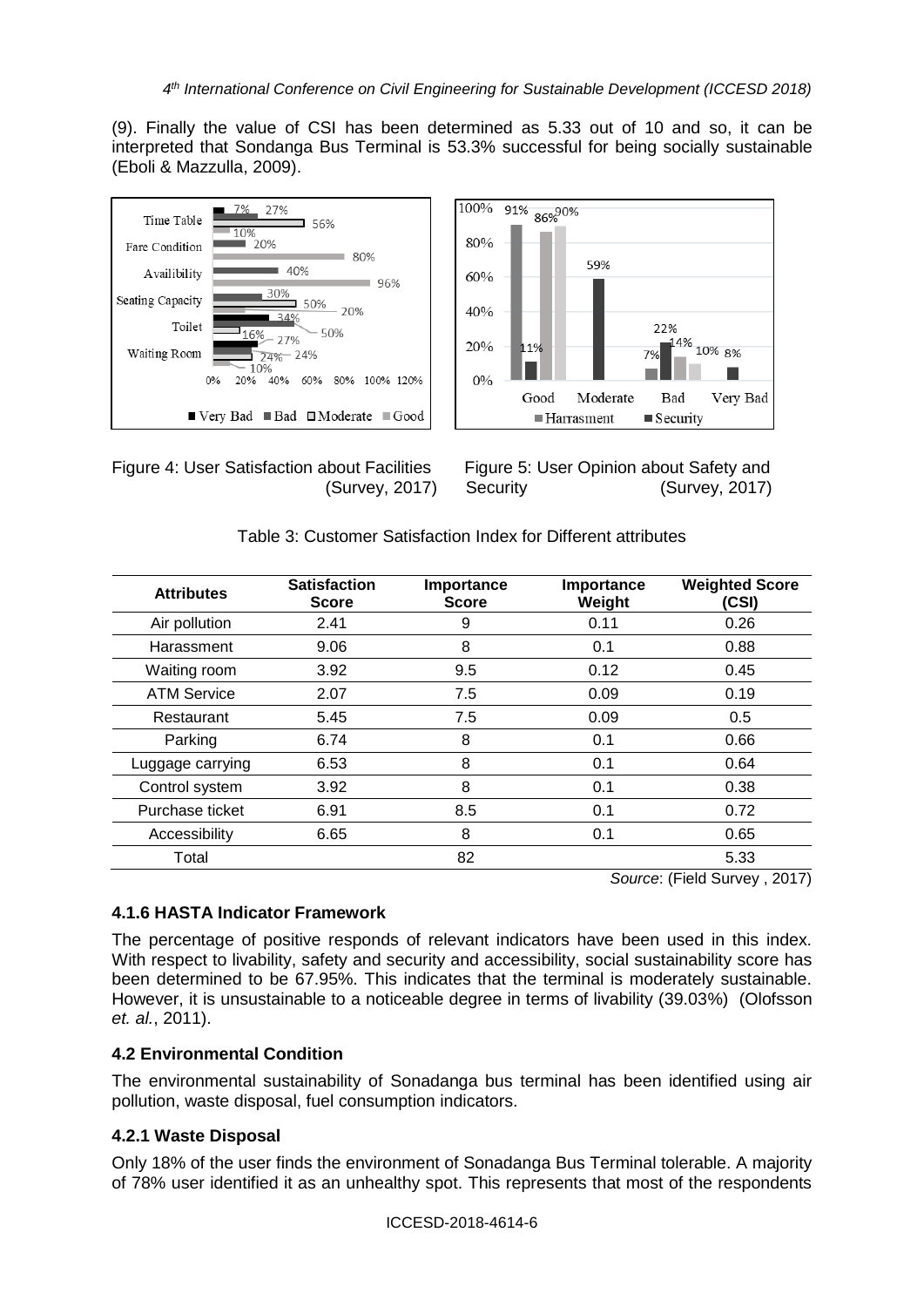find the environment hazardous. A great amount of waste (33%) generates from food particles and percentage of polythene waste is high too. These indicate environmental unsustainability.

The following table shows that most of the respondents are used to throwing wastes anywhere in the terminal. Huge amount of wastes of all types are disposed on the open ground (44%). Uncovered dustbin turns out to be the next obvious choice. Polythene, food wastes and rotten stuff are never get thrown in the planned dustbin. With increase in waste generation, more waste is dumped on the site clumsily.

| <b>Types of</b><br>waste | <b>Open Dustbin</b> | <b>Planned</b><br><b>Dustbin</b> | Anywhere | <b>Bucket</b><br><b>Dustbin</b> | Total |
|--------------------------|---------------------|----------------------------------|----------|---------------------------------|-------|
| <b>Others</b>            | 7%                  | 9%                               | 20%      | 1%                              | 36%   |
| Polythene                | 9%                  | $0\%$                            | 9%       | 3%                              | 21%   |
| <b>Food Particles</b>    | 12%                 | 0%                               | 13%      | 8%                              | 32%   |
| Rotten<br>Particles      | 5%                  | 0%                               | 3%       | 2%                              | 10%   |
| Total                    | 33%                 | 9%                               | 44%      | 14%                             | 100%  |
|                          |                     |                                  |          | $\sim$ $\sim$<br>$\sim$         | ----  |

| Table 4: Waste Disposal according to Waste Types |  |  |  |
|--------------------------------------------------|--|--|--|
|                                                  |  |  |  |

*Source:* (Field Survey , 2017)

# **4.2.2 TIGGER Sustainability Calculations**

Using the index it has been determined that  $0.195$  mpg  $CO<sub>2</sub>$  is emitted annually which is greater than the standard 0.0264 mpg. Hence it can be said that Sonadanga bus terminal is not sustainable environmentally according to CO<sub>2</sub> emission standard (Carbon Independent, 2015).

# **4.2.3 Dally Index**

The average no. of buses departing from the terminal is 130 (6 am- 12pm) and diesel used per day is 60 liters (Field Survey, 2017). From the supply-demand relationship of the sustainability law, 2847 metric tons per year are demanded per year but the supply is short by 547 metric tons per year. It is the result of low amount of buying oil of the filling stations. It is often seen that there is a scarcity of oil if any congestion or hazard occur in supply chain. Besides the filling stations do not reserve any extra amount of oil. They just purchase just to meet the need. So it can be said that there is a fuel unsustainability in the region.

Khulna Development Authority (KDA) has provided 3 vans for waste management which works at once daily. But this can not solve the problem as waste remains in the study area. Assuming 1 kg of waste in 1 square feet, total dumping area, waste per day and cleaning capacity has been calculated as 450 sq. ft., 450kg and 180kg respectively. This implies that the demand is greater than the supply  $\left(\frac{164.5}{4}\right)$  $\frac{4.5}{1}$  ≰  $\frac{65}{1}$  $\frac{30}{1}$ ) which indicates lack of environmental sustainability (Zhang & Vanasupa, 2009).

The terminal has a total number of 4 toilets while it has to serve 420 passengers per hour. As per CEDA standard, 1 toilet can serve 222 people the demand for washrooms while supply permits 250 of them to use one (CED24, 2010). So it can be concluded the sanitary condition is nearly meet the demand. But in future when the population will increase it will be unsustainable.

# **4.3 Overall Social and Environmental Condition**

# **4.3.1 FSI Transformation**

Using all the mentioned indices through FSI transformation the social and environmental sustainability score has been derived 0.58 and 0.13 respectively. In comparison to the benchmark values, finally it can be concluded that Sonadanga bus terminal is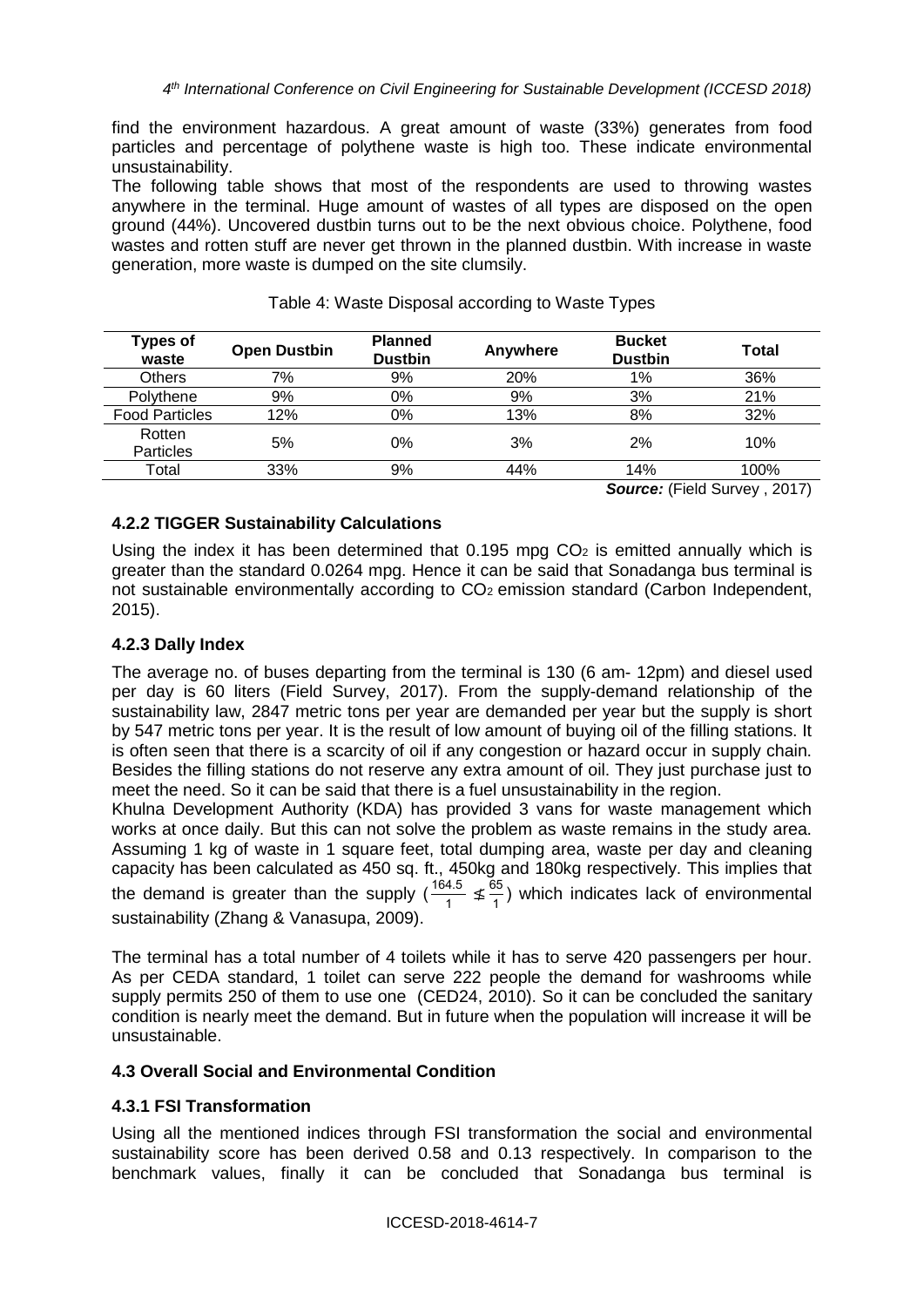environmentally unsustainable though the condition is not very severe. However the terminal is socially sustainable a moderate condition.

### **5. RECOMMENDATION**

On the basis of analysis, some recommendations have been made which would be effective from social and environmental concerns.

- 1. KDA can install waste bins beside the waiting room, entrances and canteen is essential for keeping the environment cleaner. This would prevent the users from throwing wastes anywhere.
- 2. Providing one more toilet for both male and female can ensure supply-demand equivalence. Regular toilet cleansing and supplying water in toilets all day is complusury.
- 3. To make the terminal environmentally compatible, it is required to ban the buses from the terminal physical life of which have expired. Buses which are not used any longer should be removed from the terminal parking lot to increase the parking capacity for other vehicles. They can be recycled for other purposed or shifted to a salvage yard.
- 4. Security cameras and emergency call boxes are recommended in the main terminal office for monitoring the role and performance of the terminal continuously.
- 5. Plan of the terminal should be incorporated with the provision of adequate arrangement for drainage of all sewage and waste water to ensure rapid drainage, even during peak rainfall events.

Naturally, all of these proposed changes and improvements will result in heavy expenditures. The bus terminal improvement plan organizes a budget based on the proposed improvements and amenity changes. In order to implement these changes, formulating a plan is necessary. By following the implementation guidelines and utilizing the proposed funding strategies, it is possible to accomplish the required improvements as per Bus Terminal Improvement Plan in reality. As a result, Sonadanga bus terminal would serve as a safe, accessible, and identifiable transit facility.

### **6. CONCLUSIONS**

The study result shows moderate level of social sustainability and environmental unsustainability for the Sonadanga bus terminal. Sanitary condition, waste management and drainage system are needed to be modified significantly. If these sectors are not properly maintained, it would be a great threat for the terminal to achieve sustainability. Moreover terminal authority allows old and poor conditioned buses to access in it which generates huge amount of CO<sub>2</sub>. The terminal also has some operational and maintaining drawbacks which must be modified. Finally, it can be concluded that the terminal has some major environmental drawbacks that should be resolved as soon as possible. Otherwise the terminal will lose its acceptability and will become a threat for surrounding environment. In that respect this study can serve as a guideline for the concerning authorities and people associated with it.

### **ACKNOWLEDGEMENT**

The authors are very much thankful to the bus drivers, helpers and bus users of terminal and the *Malik Somiti* officials for their helpful support and co-operation during the field survey.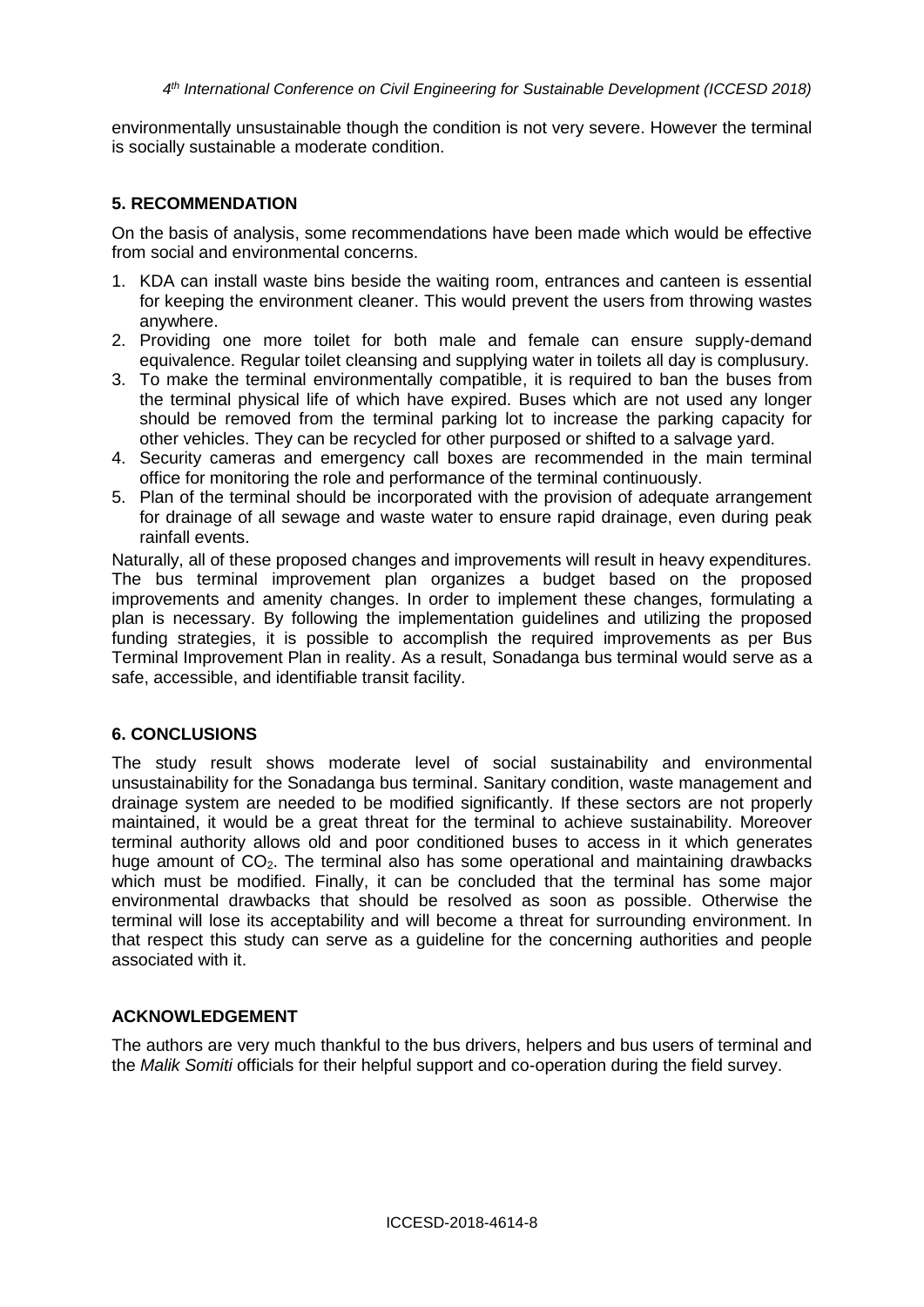*4 th International Conference on Civil Engineering for Sustainable Development (ICCESD 2018)*

### **REFERENCES**

- Arasana, V. T., & Arkatkar, S. S. (2011). Derivation of Capacity Standards for Intercity Roads Carrying Heterogeneous Traffic using Computer Simulation. *6th International Symposium on Highway Capacity and Quality of Service*, (p. 4). Stockhom.
- Bosello, F., Portale, E., Campagnolo , L., Eboli, F., & Parrado, R. (2011). *Sustainability Index Analysis.*

Calthorpe, P. (1993). *The New American Metropolis: Ecology, Community, and the American Dream.* New York: Princeton Architectural Press.

- *Carbon Independent*. (2015, January 29). Retrieved March 03, 2017, from http://www.carbonindependent.org/sources\_bus.html
- CED24. (2010). *Indian Standard Code of Basic Requirements for Water Supply, Drainage and Sanitation.* New Delhi: Bereau of Indian Standards.
- Collins, H. (2017, 2 15). *Definition of Bus Station*. Retrieved from Harper Collins Publishers Limited.
- Curie, G. (2006). Bus Transit Oriented Development. *Journal of Public Transportation, 9*(6), 1.
- Eboli, L., & Mazzulla, G. (2009). A New Customer Satisfaction Index for Evaluating Transit Service Quality. *Journal of Public Transportation, 2*(3), 25-27,32.
- Freedman, D., Pisani, R., & Purves, R. (1997). *Statistics.* Dallas: W. W. Norton.
- Guthrie, A. (2016). *Economic Development Impacts of Bus Rapid Transit .* 511 Washington Ave. SE ,USA: Center for Transportation Studies, University of Minnesota.
- Handayeni, K. D. (2014 ). Transportation Department of Surabaya. *Social and Behavioral Sciences* , 152 – 158.
- Hannan, M. (2013). *All Information about Khulna Division in Bangladesh*. Retrieved from About Bangladesh 71.
- Linnertz, A. M. (2009). *CyRide's TIGER grant application for the Ames Intermodal Transportation Facility Phase II project.* Fedaral Transit Administration.
- Olofsson, Z., Varhelyi, A., Koglin, T., & Angjelevska, B. (2011). *Measuring sustainability of transport in the city - development of an indicator-set.* Lund: Lund University. Retrieved from http://portal.research.lu.se/portal/en/publications/measuring-sustainability-oftransport-in-the-city--development-of-an-indicatorset(c3b6b9a0-2e4a-4e71-813deb8ab175002d)/export.html#export
- PIPAF, W. &. (2006). *Bus Station and Terminals*. Retrieved from Urban Bus Toolkit: https://ppiaf.org/sites/ppiaf.org/files/documents/toolkits/UrbanBusToolkit/assets/3/3.1/35(v ii)a.html
- World Commission on Environment and Development, 1987. *Our Common Future*. Oxford: Oxford University Press.
- Zhang, J. Q., & Vanasupa, L. (2009). Sustainable Development-How do we measure it? *Sustainability Learning Studies*. London: National Science Foundation Divition of Undergraduate Education.